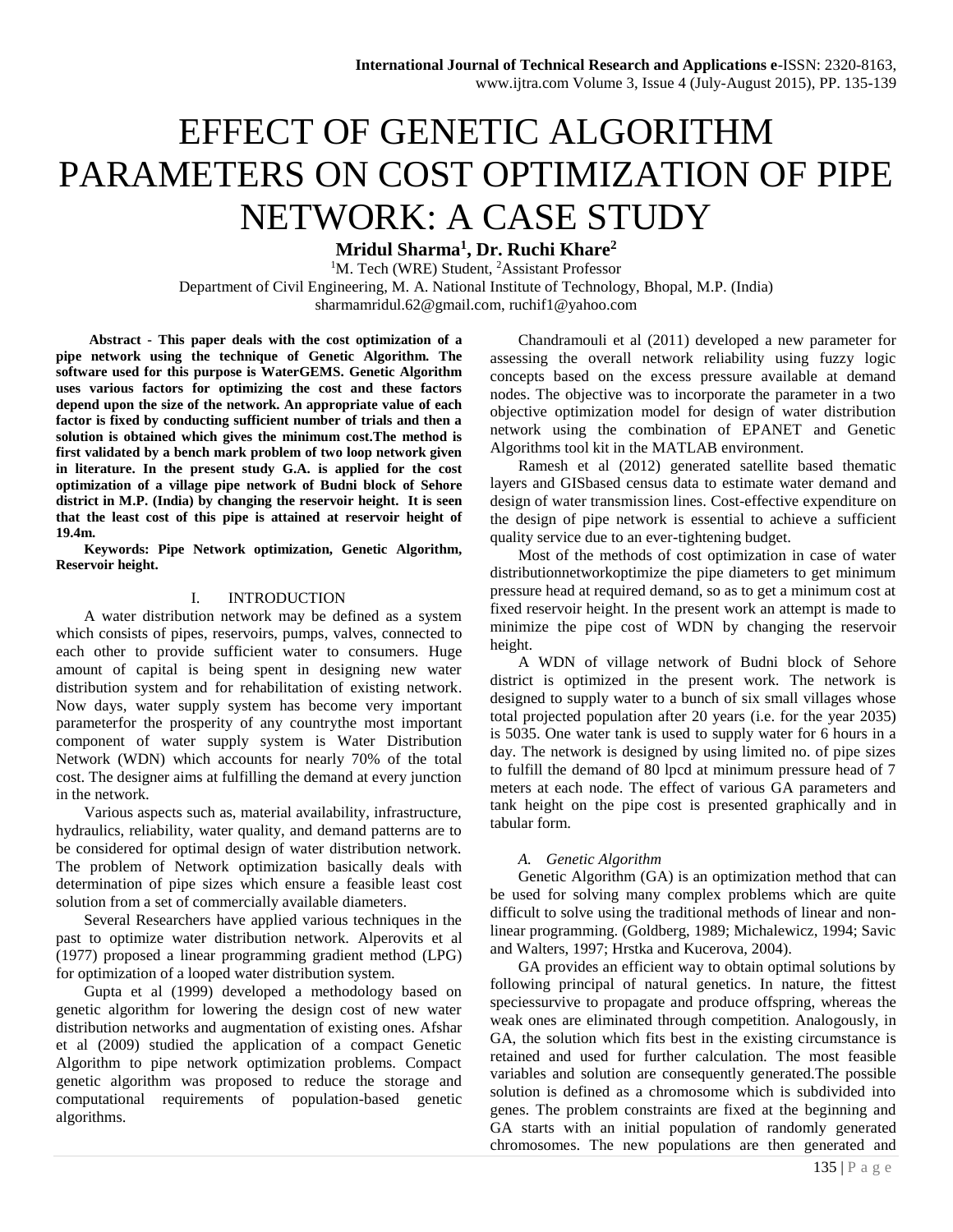www.ijtra.com Volume 3, Issue 4 (July-August 2015), PP. 135-139

evaluated through iterative, random and probabilistic mechanisms which are ruled by the fundamental operators of parent selection, crossover, replacement and mutation (Marseguerra and Zio, 2000; Montesinos et al., 2001).By this approach, a positive fitness function is generated from the objective function that measures the chromosome suitability as well as its performance to satisfy theobjective of the problem. Basically, fitness function is the criteria for evaluating the fitness of each chromosome and the one which fits best will be selected to the next generation. In optimization programming, the fitness function is assigned according to the objective function.

The solutions of complex and conflicting problems requiring simultaneous solutions, or deadlocked problems, can now be obtained with GA. Furthermore, the GA is a mathematically guided algorithm as the optimal solution obtained is evolved from generation to generation without stringent mathematical formulation.

# II. PROBLEM FORMULATION

Objective function: It is to minimize the cost of water distribution network by selecting commercially available pipe diameter and the objective function is given as;

# Min Cost =  $\sum_{i=1}^{m} C(L, D)$

Where  $Cost = total cost$ ,  $m = no$  of pipe in the network,  $C = cost$ of the pipe having length L and diameter D. The constraints to be satisfied for minimizing the cost of network are;

## Constraint 1: Diameter Constraint

Diameters of the pipe are to be selected from available set of commercialy available pipe diameters. Commercially available pipe size and cost of unit length is given in tabular form.

# Constraint 2: Head Constraint

The head available at each junction must be greater than the minimum required head to supply sufficient amount of water at the junction.i.e.

 $H_r \geq H_{min}$ Where  $r = 1, 2, 3, \dots, n$ 

Apart from these two constraints, the network is analyzed to meet the following requirement.

1. The continuity equation i.e. the amount of water entering to the junction must be equal to the amount of water leaving from the junction.

$$
\sum_{j=1}^{j=n} Q = 0 \qquad \qquad \ldots \ldots \ldots (I)
$$

Where  $n = no$  of pipe meeting at any junction

2. Net head loss within the loop must be zero.

$$
\sum_{p=1}^{p=nop} H_{Loop} = 0 \qquad \qquad (II)
$$
  
Where nop = number of pipes

# III. VALIDATION

For the purpose of validation a benchmark network with known optimal solutionis selected. Itis used to validate the methodology.



**Fig. 1. Water distribution network used for validation (Babu and Vijayalakshmi, 2013)**

The two loop network used for validation purpose is shown fig.1. The network consists of one source node, six demand nodes, and eight pipes. The demand and elevation at each junction and pipe length for each pipe is also shown. The hydraulic-head available at the source (node-1) is 210 m. The minimum hydraulic-head to be maintained at each junction is 30 m. The value of Hazen William's roughness coefficient which represents the pipe material, age, and surface irregularities is adopted as 130 because this value has been used by earlier researchers. Commercially available diameters along with their cost are mentioned in the table 1. For optimal design, GA parameters are as follows: mutation probability  $= 1.9$ , maximum trials = 30000, population size = 10. Results obtained are compared with the available results of (Babu & Vijayalaxmi 2013).

The cost obtained after optimization is 4,18,997.97 units which is very near to the total pipe cost available in results of Babu et al (2013) i.e. 4,19,000.00 units.

Pipe diameter and hydraulic head are compared in table 2.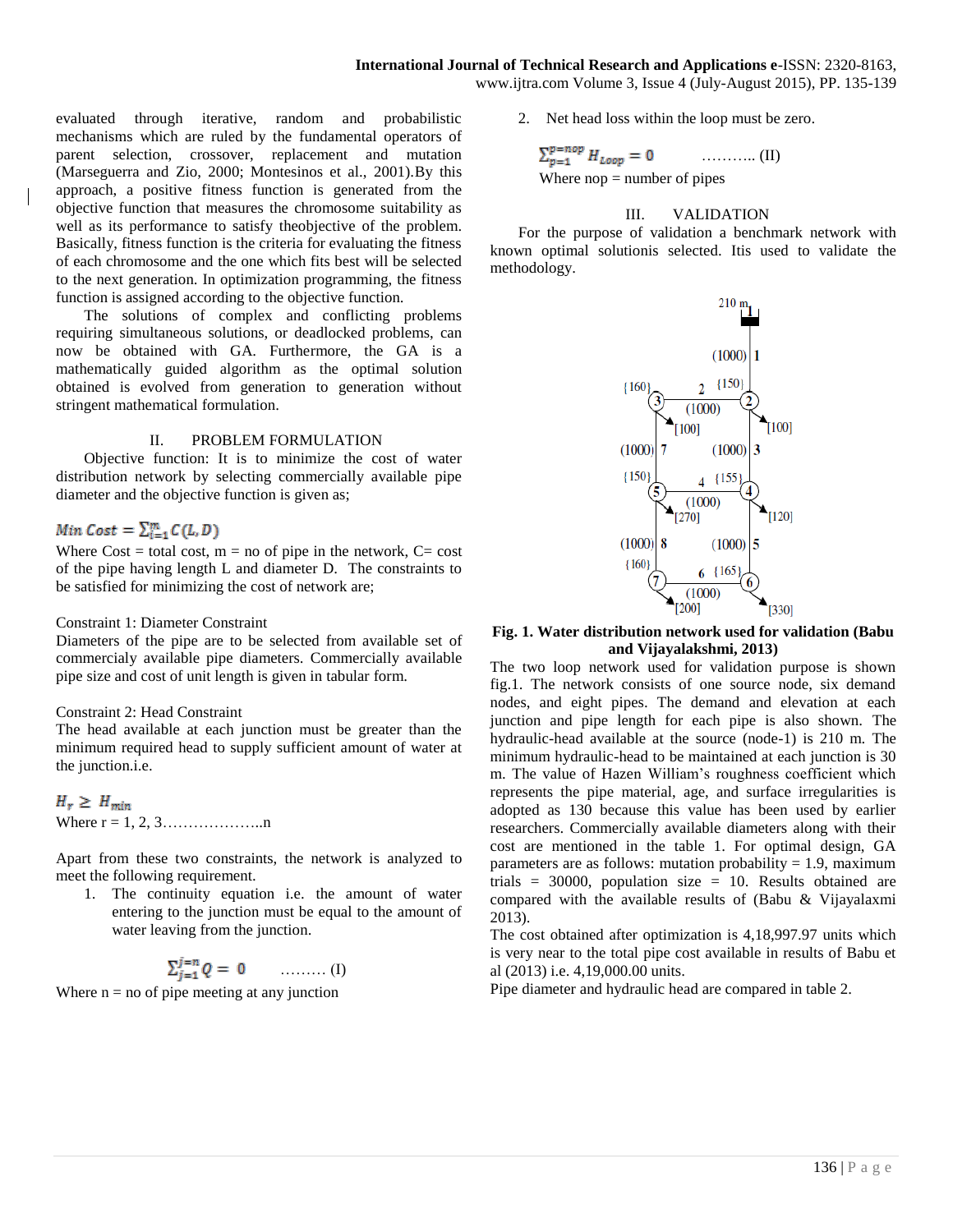# **International Journal of Technical Research and Applications e**-ISSN: 2320-8163,

www.ijtra.com Volume 3, Issue 4 (July-August 2015), PP. 135-139

| <b>Diameter</b> | Cost (units) |
|-----------------|--------------|
| 25.4            | 2            |
| 50.8            | 5            |
| 76.2            | 8            |
| 101.6           | 11           |
| 152.4           | 16           |
| 203.2           | 23           |
| 254.0           | 32           |
| 304.8           | 50           |
| 355.6           | 60           |
| 406.4           | 90           |
| 457.2           | 130          |
| 508.0           | 170          |
| 558.8           | 300          |
| 609.6           | 550          |

| Table 1. Commercial pipe dia. and cost used for two loop network |  |  |  |
|------------------------------------------------------------------|--|--|--|
|                                                                  |  |  |  |

| Pipe | <b>Diameter</b><br>(Babu &<br>Vijayalakshmi) | <b>Diameter</b><br>(Obtained from<br>present analysis) | Node<br>Number | Pressure Head<br>(Babu &<br>Vijayalakshmi) | <b>Pressure Head</b><br>(Obtained from<br>present analysis) |
|------|----------------------------------------------|--------------------------------------------------------|----------------|--------------------------------------------|-------------------------------------------------------------|
|      | 457.2                                        | 457.2                                                  |                | 210 (given tank ht.)                       | 210                                                         |
|      | 254.0                                        | 254.0                                                  |                | 53.25                                      | 53.11                                                       |
| 3    | 406.4                                        | 406.4                                                  |                | 30.46                                      | 30.37                                                       |
| 4    | 101.6                                        | 101.6                                                  |                | 43.25                                      | 43.32                                                       |
|      | 406.4                                        | 406.4                                                  |                | 33.81                                      | 33.74                                                       |
| 6    | 254.0                                        | 254.0                                                  | 6              | 30.44                                      | 30.37                                                       |
|      | 254.0                                        | 254.0                                                  |                | 30.55                                      | 30.48                                                       |
| 8    | 25.4                                         | 25.4                                                   |                |                                            |                                                             |

**Table 2. Result Comparison with research work of Babu and Vijayalakshmi (2013)**

# IV. STUDY AREA

The study area is located in Sehore District of Madhya Pradesh within the geographical grids of latitude 22°53'20.17''N to 22°55'3.69''N and longitude 77°50'23.03''E to 77°52'54.04''E. The network of the study area is shown in fig. 2 which consists of 231 pipes of various diameters (mentioned in table 3) and 209 junctions. Minimum pressure head to be maintained at each junction is 7 m.



V. METHODOLOGY

The data used for this case study include; topographical map of the concerned area, water distribution parameters such as; water demand, population of area, distribution network parameters such as; elevations, available pipe diameters, pipe length. WaterGEMS software is used for analysis and optimization.

The proposed network is designed for 20 years so the population after 20 years (i.e., 2035) is predictedby using the population of last 30 decades. High Density Poly Ethylene (HDPE) Pipes are used in this network. The internal diameters of the pipe and their cost are given in table 3.

The water demand is considered as 80 lpcd. The water is to be supplied for 6 hours per day. At first, the tank height was varied and a feasible tank height satisfying required pressure heads and giving minimum cost was selected. Thereafter, various GA parameters such as Penalty Factor, Cut Probability, and Maximum Trials were varied and a particular solution giving minimum cost was obtained.

| Table3. Available Pipe Dia. & Cost for village WDN |  |  |  |
|----------------------------------------------------|--|--|--|
|                                                    |  |  |  |

| <b>Available Dia.(mm)</b> | Cost per meter (units) |
|---------------------------|------------------------|
| 81.3                      | 392.43                 |
| 99.4                      | 581.63                 |
| 112.9                     | 754.12                 |
| 126.5                     | 945.85                 |
| 144.6                     | 1232.79                |
| 162.7                     | 1557.76                |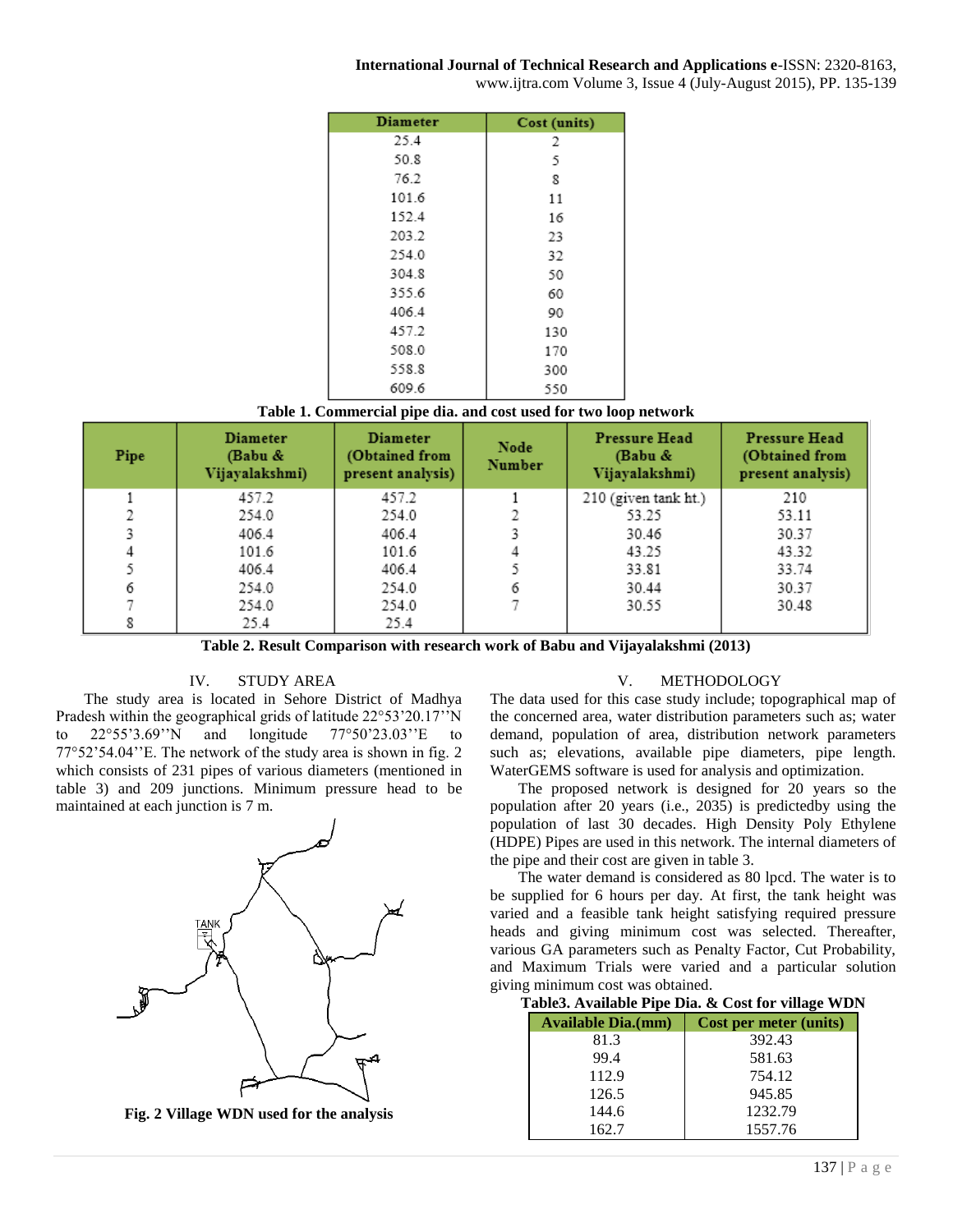### **International Journal of Technical Research and Applications e**-ISSN: 2320-8163, www.ijtra.com Volume 3, Issue 4 (July-August 2015), PP. 135-139



# RESULTS

The obtained results are shown below in the form of graphs. The optimal cost came out to be 12,032,126 units at a tank height of 19.4 m. As seen from the graphs, the values of parameters for optimal solution are Penalty Factor  $= 200000$ , Cut Probability  $=$ 1.4, Max. Trials =  $500000$ . This is because at the height of 19.4 m the combination of pipe used in the network is satisfying the objective function and constraints at least cost of pipes.



**Fig. 4 Variation of pipe cost with tank height**



# **Fig. 5 Variation of pipe cost with penalty factor**

As seen from the graph in fig. 5 the variation of total Cost with penalty factor is not linear Initially, with increase in penalty factor the cost decreases and attains a minimum value at a penalty factor of 200000 and then increases slightly with penalty factor.



### **Fig. 6 Variation of pipe cost with Cut Probability**

The variation of total pipe cost with cut probability is shown in fig.6. This shows that pipe cost does not follow a regular pattern with cut probability. It varies randomly and minimum cost is obtained at cut probability of 1.4.